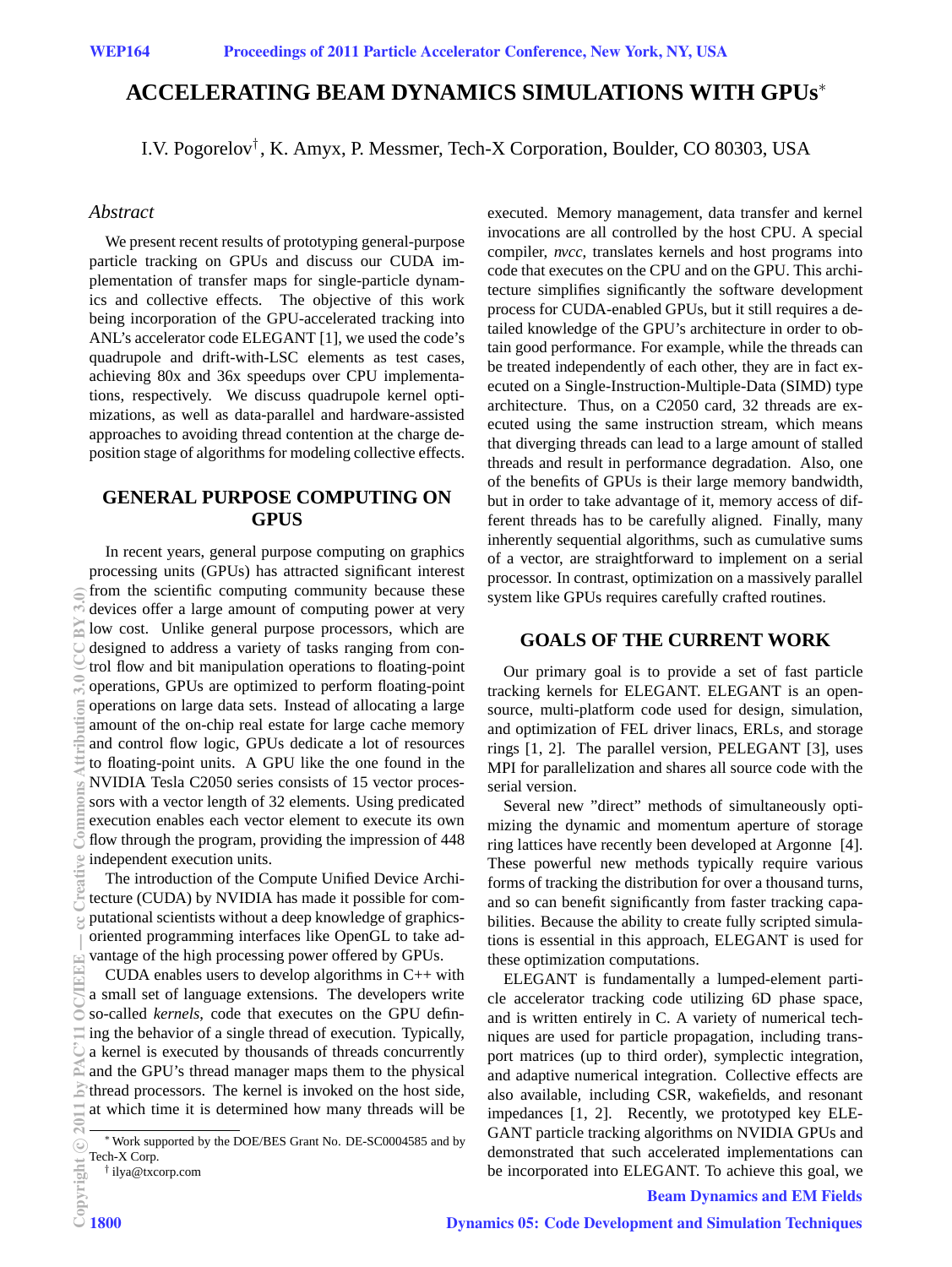focused on one element described by a transfer map (a quadrupole), and one collective-effect element (a drift with 1D longitudinal space charge). Our longer-term goal is to expand the kernel library to include optimized implementation on GPUs of most of the ELEGANT elements, starting with the most time consuming ELEGANT kernels.

### **INITIAL RESULTS**

### *Prototype Kernels for Single-Particle-Dynamics in ELEGANT*

As a first step toward enabling particle tracking with EL-EGANT on GPUs, we implemented in CUDA the 2nd order map for the quadrupole beamline element (QUAD in ELEGANT notation). We implemented algorithms in both single and double precision, with an emphasis on optimizing the kernels for the NVIDIA "Fermi" GPU architecture. In our implementation, we stored particles in linear memory, and investigated schemes in which one particle is computed per thread. We utilize the high-bandwidth and low-latency constant memory cache to access the map parameters used to update the particle information: constant memory gives register-time access for cache hits when all threads of a warp access the same value, as happens in a quadrupole map computation. Alternatively, on Fermicapable devices the LDU (LoaD Uniform) instruction may be employed to accelerate reads from global memory that do not depend on thread index. In our highest-performing prototype kernels (see below), we observed a performance degradation of roughly 12 percent when employing the LDU instruction instead of explicitly utilizing constant memory.

For such a kernel with a high density of floating point computations, it is extremely important to ensure that all per-thread data is stored not as local memory (on the L1 cache of a GPU multiprocessor) or shared memory but in registers. By default, a small per-thread array is mapped to cached memory when the compiler cannot determine all array indexing. There are two options to force the kernels to use registers: either by manually unrolling all loops and using scalar variables (for a second-order quadrupole map, this corresponds to 6 scalars and 258 computations), or by proper loop ordering with the **#pragma unroll** compiler directive. Inspection of the PTX assembly code verifies the type of memory used for each thread: kernels that use local memory instead of registers will employ the **ld.local** and **st.local** mnemonics.

For testing purposes, we generated a realistic 6D phase space distribution function that was propagated through a lattice consisting of a small number ( $\sim$  20) of quadrupoles and drifts (without space charge). In a simulation with 20 million double-precision particles with kernels that utilize constant memory to access map elements and registers for per-thread data, we observed a 80x speedup on a C2070 Fermi GPU compared to a single core Intel Xeon X5650 @ 2.67GHz CPU, with a comparable speedup seen when traversing a single quadrupole. This corresponds to 200 GFLOPS, out of a peak theoretical throughput of 500 GFLOPS for a Tesla C2070. Kernels utilizing local memory and shared memory achieved 90 and 115 GFLOPS, respectively.

In addition to developing kernels for other beamline elements, we plan to explore additional efficient ways of accessing the map parameters. The latter becomes more important in simulations with higher order maps, as the number of Taylor series coefficients that describe the map goes up.

## *Prototype Kernels for Collective Effects in ELE-GANT*

Investigation into kernels for collective effects elements in ELEGANT focused on the LSCDRIFT (drift with longitudinal space charge). The core computation steps of the LSCDRIFT are as follows:

- 1. The particle temporal coordinates must be calculated from the particle spatial coordinates and momenta
- 2. The maximum and minimum temporal values must be found
- 3. A histogram is generated from all particles' temporal coordinates
- 4. The maximum of the binned charge is computed
- 5. An FFT is performed on the binned charge
- 6. The RMS of the particle coordinates is computed
- 7. Low- and High-pass filters are applied to a rescaled-FFT of current, which is then multiplied by impedance
- 8. An inverse FFT is performed to compute the voltage kick
- 9. The voltage kick is interpolated to each particle
- 10. All particle coordinates are updated based on the interpolated voltage kick

The most difficult component of LSCDRIFT to port to a GPU is the charge binning (step 3), in which a histogram with 200-500 bins is computed based on a large number of particles. This is challenging to implement on a GPU due to contention between individual threads attempting to update the same location in memory simultaneously. We have investigated multiple approaches to avoiding such race conditions.

The data-parallel approach to implementing the charge binning utilizes the Thrust template library's **thrust::sort** function to sort an array of particle bin indices. A call to the **thrust::lower bounds** function is applied to calculate the number of particles per charge bin **i** by subtracting **lower bounds[i]** from **lower bounds[i+1]**. The maximum of the binned charge histogram is then computed with a secondary kernel that computes the maximum via a reduction in shared memory of a single block. This solution achieves an acceleration 5.3x for 20 million particles and 256 charge bins.

A second approach involves utilizing the Fermi architectures ability to perform thread-safe atomic memory updates

### Beam Dynamics and EM Fields